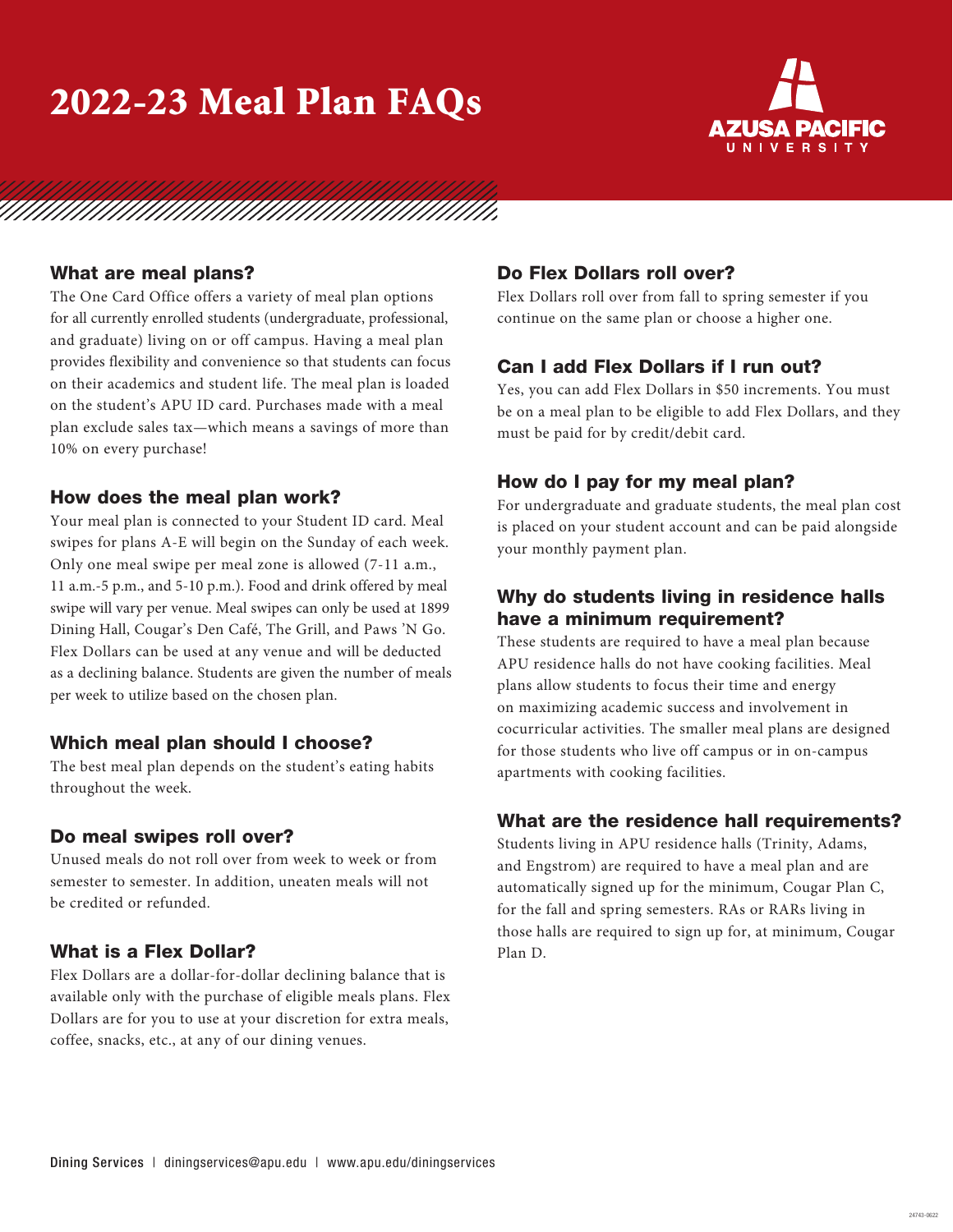# 2022-23 Meal Plan FAQs



# 

### How do I sign up and access my meal plan?

Sign up online at **apu.edu/diningservices/mealplan** (you will need your APU NetID and password). Once your agreement is processed, the meal plan will be loaded onto your APU ID card and will be activated by the end of the following business day to be used at all on-campus dining locations.

#### When can I use my meal plan?

Meal plans for fall 2022 start Friday, August 26, 2022, and end Friday, December 16, 2022. For the spring 2023 semester, the meal plan is valid from Friday, January 6, 2023, to Friday, May 5, 2023. Meal plans cannot be used during holidays or other breaks when dining locations are closed. Dining locations are typically closed during the Thanksgiving and Christmas holidays, and operating hours may be modified during various university events and holidays. Meal plans are not available during the summer, but students can use Cougar Bucks at open dining venues. For updated hours and locations, visit **apu.edu/diningservices/**.

### What is campus dining in the Grubhub app?

Campus dining on Grubhub is a mobile food ordering platform for on-campus cafés. Grubhub partners with APU Dining Services to bring you the ultimate dining experience where you order ahead and pay with your campus ID card, debit card, or credit card. Instead of waiting in line, you can order from your phone and pick up your food when notified.

### Can my friend use my meal plan?

The meal plan is not U.S. currency, and is therefore nontransferable. Meal plans may be used only by the meal plan purchaser by use of a valid APU ID card. Students on plans A-D have two guest meal swipes per semester. Any ID card being used by someone other than the cardholder will be turned in to the One Card Office. The cardholder may pick up their ID card at the One Card Office during normal business hours. Repeated misuse may result in further action.

### Can I lower or drop my meal plan?

If you are not living in an APU residence hall, the last day to lower or drop your meal plan is the scheduled last date to drop classes. Students who drop a meal plan for any reason after the beginning of the semester and before the drop date will be charged a prorated amount based on usage, to be calculated by the One Card Office and charged to the student's account.

# How long do I have to change or cancel my meal plan?

Students have until the add/drop date for each semester to make any changes, unless they are living in an area with a required plan. To sign up for a plan or change your plan, visit **apu.edu/diningservices/mealplan/**.